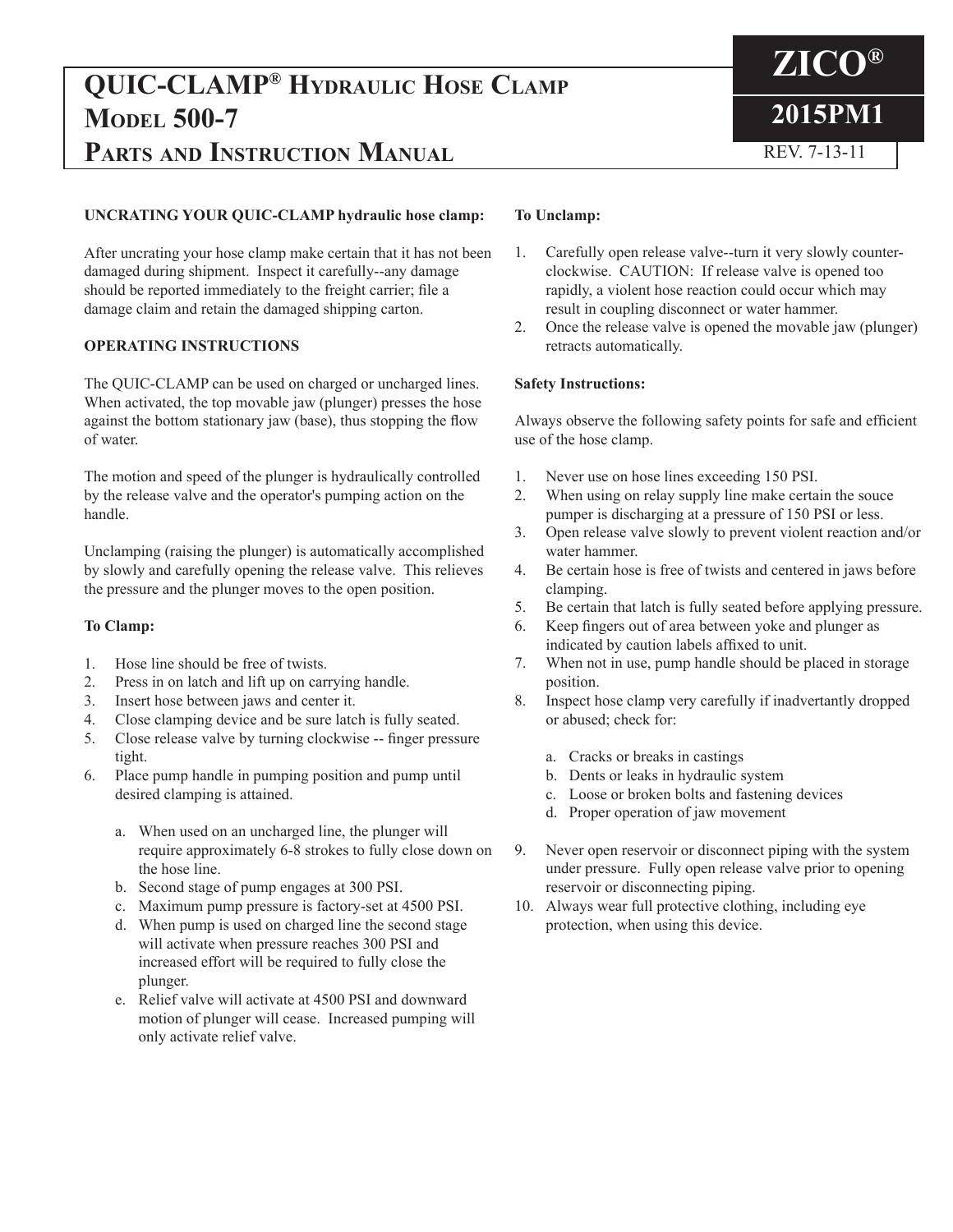







| <b>MODEL 500-7</b> |  |
|--------------------|--|
|--------------------|--|

| <b>ITEM</b>      |                                                               | <b>PART</b>                   | PCS.            |  |
|------------------|---------------------------------------------------------------|-------------------------------|-----------------|--|
| NO.              | <b>DESCRIPTION</b>                                            | <b>NUMBER</b>                 | <b>REQUIRED</b> |  |
| 1                | <b>Yoke Casting</b><br>2015-115-105                           |                               | 1               |  |
| $\overline{2}$   | <b>Base Casting</b>                                           | 2015-115-110                  | 1               |  |
| $\overline{3}$   | <b>Plunger Casting</b>                                        | 2015-115-115                  | 1               |  |
| $\overline{4}$   | Carrying Handle                                               | 2015-115-120                  | 1               |  |
| 5                | <b>Latch Casting</b>                                          | 2015-115-125                  | 1               |  |
| 6                | Two-Stage Pump/Reservoir (6A)                                 | 2015-115-130                  | 1               |  |
| $\boldsymbol{7}$ | Hydraulic Ram                                                 | 2015-115-135                  | 1               |  |
| 8                | Tube Assembly & Fittings                                      | 2015-115-140                  | 1               |  |
| 9                | 1" Threaded Stud                                              | 2015-115-145                  | 1               |  |
| 10               | Neoprene Base Pad<br>2015-115-150<br>1                        |                               |                 |  |
| 11               | Pump Handle<br>2015-115-155                                   |                               | 1               |  |
| 12               | 5/16-18 x 3/4 Hex. Head Bolt                                  | 9010-103112                   | $\overline{2}$  |  |
| 13               | 5/16 ID Lock Washer                                           | 9014-203100                   | $\overline{2}$  |  |
| 14               | $1/4$ x 1-3/4 Spring Pin<br>9040-102528                       |                               | $\overline{2}$  |  |
| 15               | $1/4 \times 5/8$ Spring Pine                                  | 9040-002510                   | $\overline{2}$  |  |
| 16               | 2015-115-121<br>Spring                                        |                               | $\overline{2}$  |  |
| 17               | $1/2$ x 3 Groove Pin                                          | 9045-005048                   | 1               |  |
| 18               | $1/2$ x 1-3/4 Groove Pin<br>9045-005028                       |                               | $\overline{2}$  |  |
| 19               | Label "Turn to Close"<br>2015-115-126<br>$\mathbf{1}$         |                               |                 |  |
| 20               | $\overline{2}$<br>Label "Danger"<br>2015-115-131              |                               |                 |  |
| 21               | Label "Close Latch"<br>2015-115-136<br>1                      |                               |                 |  |
| 22               | 1/4-20 x 1-1/4 Pan Head Bolt<br>$\overline{4}$<br>9010-212520 |                               |                 |  |
| 23               | 1/4-20 ESNA Lock Nut                                          | 9013-172500                   | $\overline{4}$  |  |
| 26               | 0000-000-115<br>Handle Grip<br>1                              |                               |                 |  |
| 27               | Label "Warning - to avoid"<br>2015-000-105                    |                               | 1               |  |
| 31               | Label, Metal, S/N<br>0000-000-105                             |                               | 1               |  |
| 32               | #4 Drive Screw                                                | 9120-101103                   |                 |  |
| S/N              | "Serial Number" stamped here<br>prior to use of item 31       |                               |                 |  |
| 33               | 90-Degree Elbow Adapter                                       | 3097-500-124                  | 1               |  |
| 34               | 1/4-20 x 3/4 Cup Pt Sock Screw                                | 9010-382512                   | $\overline{2}$  |  |
| 35               | 5/16-18 x 1 Socket Head cap<br>Screw                          | $\overline{2}$<br>9010-333116 |                 |  |

## **MODEL 500-A-MB**

| <b>ITEM</b><br>NO. | <b>DESCRIPTION</b>                | <b>PART</b><br><b>NUMBER</b> | PCS.<br><b>REQUIRED</b> |
|--------------------|-----------------------------------|------------------------------|-------------------------|
|                    | <b>Bracket Casting</b>            | 2015-110-105                 |                         |
| 2                  | <b>Latch Casting</b>              | 2015-110-110                 |                         |
| $\mathcal{E}$      | <b>Spring Plunger</b>             | 2015-110-115                 |                         |
| 4                  | $1/4$ -20 x 1-1/2" Flat Head Bolt | 9010-152524                  |                         |
| 5                  | 1/4-20 Hex Head Nut               | 9013-172500                  |                         |
| 6                  | <b>Bushing</b>                    | 2015-110-120                 |                         |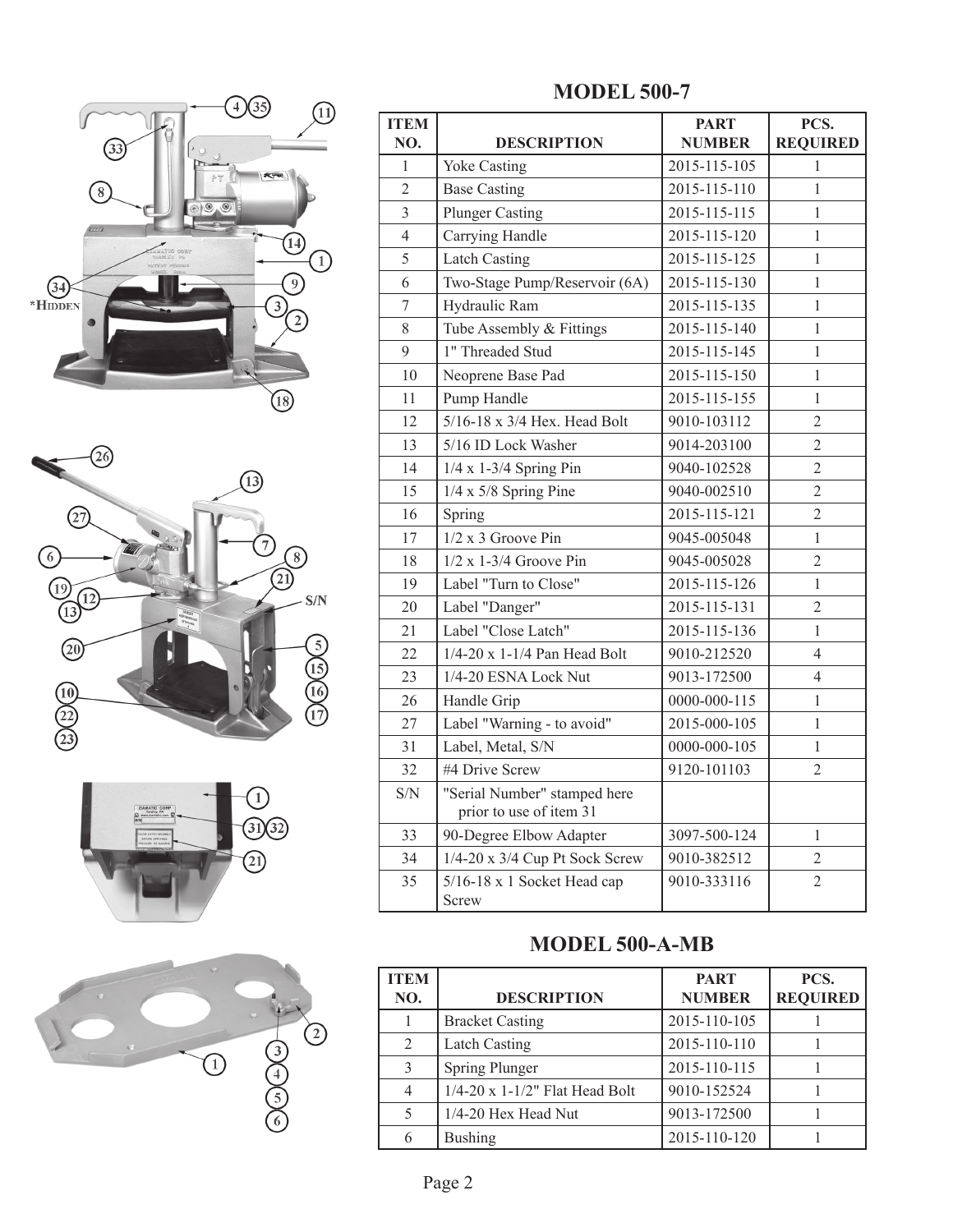## **Pump Operation:**

The low pressure first stage of the pump unloads at 300 PSI and delivers 2.35 cu. in. of oil per stroke of the handle. This provides fast ram approach.

The high pressure second stage takes over when the pressure on the ram becomes more than 300 PSI and will develop pressure to the 4500 PSI maximum that this system is designed for. The second stage delivers .147 cu. in. of oil per full stroke of handle.

## **NOTE: Always be sure that latch is full seated before applying pressure to the system.**

## **Valve Operation:**

The two-way pump is equipped with a two-way valve for use on single-acting rams. To extend a single-acting ram the valve knob should be turned in a clockwise direction. This closes the valve so that oil is pumped to the ram.

To return the ram, the valve knob should be turned in a counterclockwise direction. This opens the valve and allows oil to flow back to the reservoir.

## **Reservoir - Sealed:**

Reservoir capacity is 32 cu. in. When filled with one pint of hydraulic fluid the oil will occupy 28.875 cu. in. The reservoir is prefilled at the factory.

## **To check the oil level:**

- 1. Make sure the release valve is in the open position to relieve all pressure on the system and return the oil to the reservoir. Ram will be in fully retracted position.
- 2. Have the reservoir and filler cap face up.
- 3. Remove the filler cap.
- 4. Oil should be up to the bottom thread of the filler cap opening in the reservoir.

The reservoir has a relief valve in the filler cap that is set at 15 to 25 PSI. When the ram retracts, oil will vent to the atmosphere if more oil is contained in the system than the reservoir can handle.

#### **NOTE: Always wear full protective clothing, including eye protection, when working with the hose clamp.**

**NOTE: the pump depends upon the hydraulic oil for lubrication of all moving parts and the use of improper fluids will result in serious damage to the unit.**

## **Troubleshooting:**

**NOTE: Do not attempt to repair pump or ram if either one is not functioning properly. Return the complete unit to the factory or your nearest hydraulic service technician for repair.**

The only problem that can be field-corrected is low oil level. To correct, simply refill fluid capacity to required level (see Reservoir-Sealed). Low oil level will be indicated by ram not extending at normal rate or failure of the pump to reach full pressure.

#### **APPLIES TO HYDRAULIC RAM Single Acting -- Spring Return**

## **Hydraulic Connections:**

The QUIC-CLAMP hydraulic hose clamp has been inspected prior to shipment. All hydraulic connections should be free of dents or creases. If any loose connections or oil leaks are noted, call the factory before operating the clamp.

## **NOTE: Do not attempt to repair pump or ram if either unit is not functioning properly. Return the complete unit to the factory or your nearest hydraulic service technician for repair.**

Hydraulic lines and fittings can act as restrictors when the cylinder or ram retracts slowing the hydraulic oil in its return to the pump. The restricting, or slowing, of the oil causes back pressure which will slow the cylinder or ram return. Return speed (retraction of plunger) will also vary because of ram condition and the oil's temperature and viscosity.

## **Inspection:**

Make frequent visual inspections for the following problems:

- 1. Cracked or damaged cylinder housing.
- 2. Excessive wear, bending, or other damage to plunger, piston rod or cylinder housing.
- 3. Cylinder becoming loose where threaded into yoke casting.
- 4. Plunger becoming loose where threaded into end of piston rod.
- 5. Leaking hydraulic fluid.
- 6. Loose bolts.

Any problems should be noted, the unit properly tagged, and not used until all repairs are completed.

## **NOTE: Always wear full protective clothing, including eye protection, when working with the hose clamp.**

## **Important:**

- 1. Keep the piston rod clean at all times.
- 2. Always center the hose line under the plunger and ram.
- 3. When the cylinder is not in use keep the plunger fully retracted.

 **NOTE: Clamp may not completely shut off flow of water. A clearance of approximnately 3/16" is allowed between the plunger and base to prevent damage to fire hose. If complete water stoppage is desired a thin piece of neoprene rubber may be placed on the base casting. Caution must be exercised to prevent hose damage.**